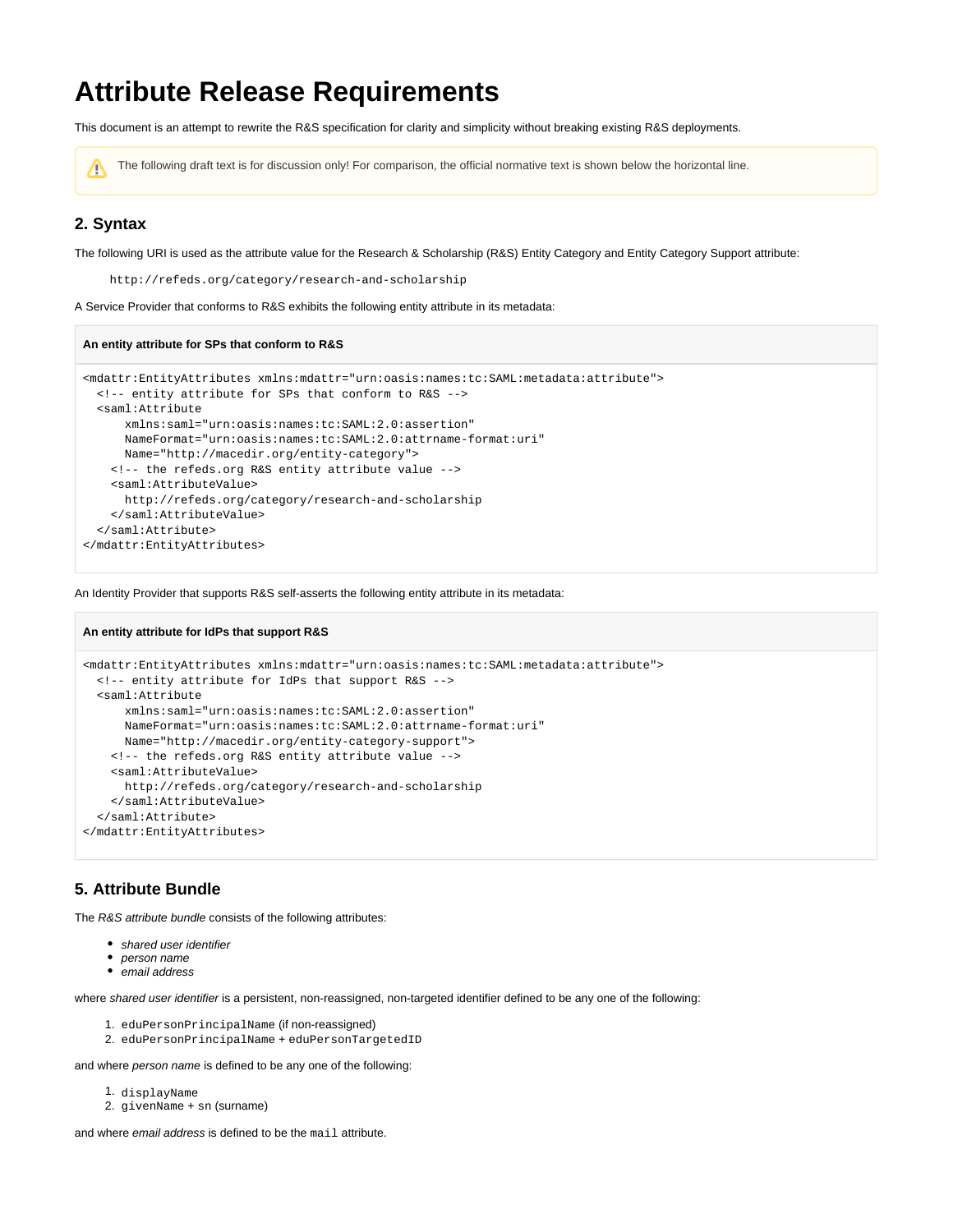### **6. Attribute Request**

Service Providers SHOULD request a subset of the R&S attribute bundle that represents only those attributes that the Service Provider requires to operate its service.

#### **7. Attribute Release**

An Identity Provider supports the Research & Scholarship (R&S) category if, for some subset of the Identity Provider's user population, the Identity Provider is willing and able to release the R&S attribute bundle to **all** conforming R&S Service Providers without administrative involvement, either automatically or subject to user consent.

An Identity Provider MUST release the R&S attribute bundle to any conforming R&S Service Provider upon request, without regard for any R&S attributes requested in Service Provider metadata.

#### **2. Syntax**

The following URI is used as the attribute value for the Entity Category and Entity Category Support attribute: http://refeds.org/category/research-andscholarship

#### **5. Attribute Request**

Service Providers SHOULD request a subset of R&S Category Attributes that represent only those attributes that the Service Provider requires to operate its service.

#### **6. Attribute Release**

Identity Providers are strongly encouraged to release the following bundle of attributes to R&S category Service Providers:

- personal identifiers: email address, person name, eduPersonPrincipalName.
- pseudonymous identifier: eduPersonTargetedID.
- $\bullet$ affiliation: eduPersonScopedAffiliation.

Where email address refers to the mail attribute and person name refers to displayName and optionally givenName and sn (i.e., surname).

An Identity Provider supports the R&S Category if, for some subset of the Identity Provider's user population, the Identity Provider releases a minimal subset of the R&S attribute bundle to R&S Service Providers without administrative involvement, either automatically or subject to user consent. The following attributes constitute a minimal subset of the R&S attribute bundle:

- eduPersonPrincipalName
- mail
- displayName OR (givenName AND sn)

For the purposes of access control, a non-reassigned persistent identifier is required. If your deployment of eduPersonPrincipalName is non-reassigned, it will suffice. Otherwise you MUST release eduPersonTargetedID (which is non-reassigned by definition) in addition to eduPersonPrincipalName. In any case, release of both identifiers is RECOMMENDED.

## **7. Examples**

Standard entity attribute for R&S Service Providers:

```
<EntityDescriptor xmlns="urn:oasis:names:tc:SAML:2.0:metadata"
entityID="https://service.example.com/sp">
<Extensions xmlns:mdattr="urn:oasis:names:tc:SAML:metadata:attribute">
<mdattr:EntityAttributes xmlns:saml="urn:oasis:names:tc:SAML:2.0:assertion">
<saml:Attribute
Name="http://macedir.org/entity-category"
NameFormat="urn:oasis:names:tc:SAML:2.0:attrname-format:uri">
<saml:AttributeValue>http://refeds.org/category/research-and-scholarship>
</saml:Attribute>
</mdattr:EntityAttributes>
</Extensions>
…
</EntityDescriptor>
```
Standard entity attribute for R&S Identity Providers: